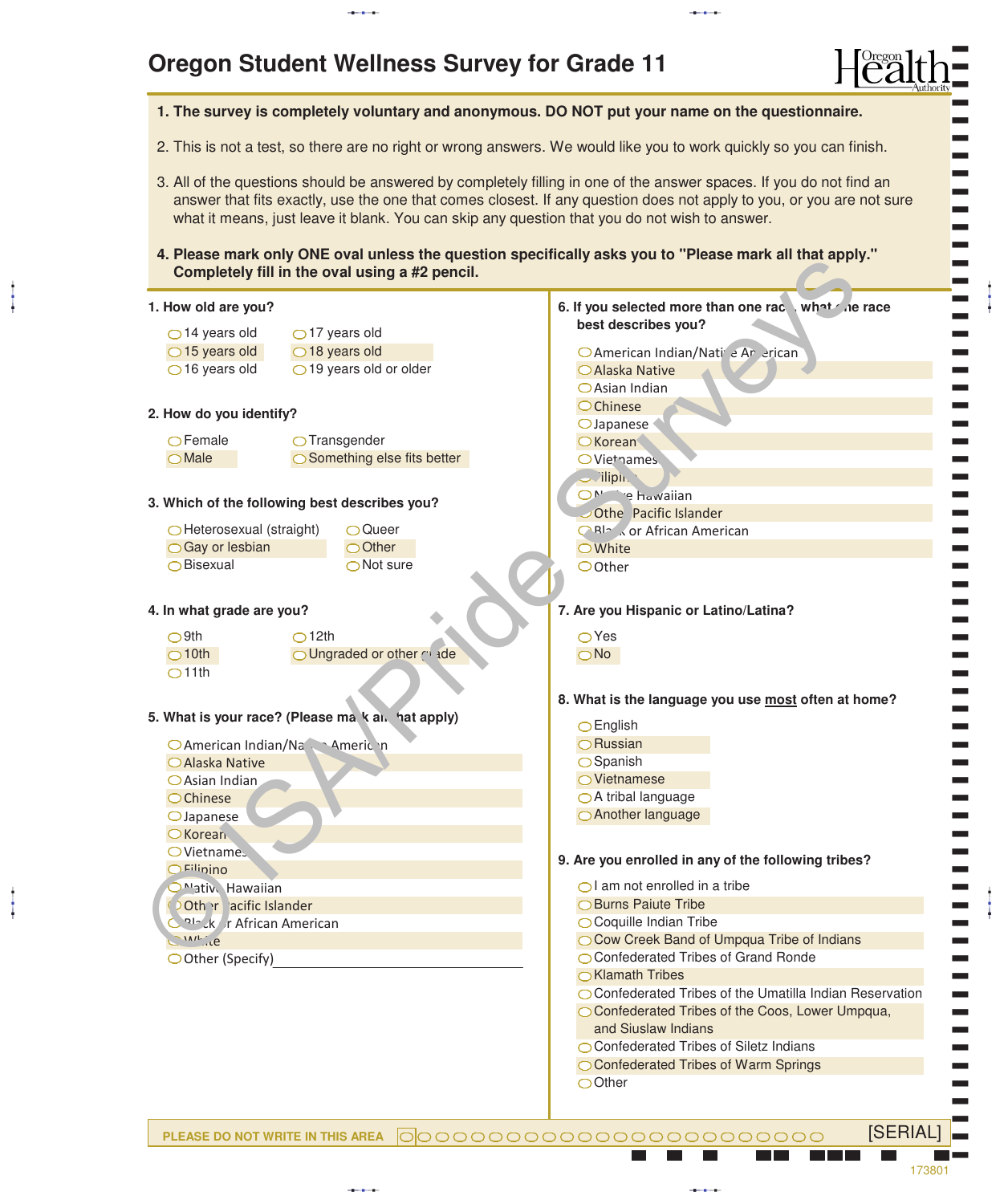| 10. Would you say that in general your emotional and<br>mental health is                                        |                                                                                                                                                    |
|-----------------------------------------------------------------------------------------------------------------|----------------------------------------------------------------------------------------------------------------------------------------------------|
| $O$ excellent<br>Opoor<br>$\bigcirc$ good<br>$\bigcirc$ fair<br>○very good                                      | 18. How often do you feel that the schoolwork<br>you are assigned is meaningful and important?<br>19. Thinking back over the past school year, how |
| 11. Would you say that in general your physical health is                                                       | often did you try to do your best work in<br>school?                                                                                               |
| $O$ excellent<br>$O$ good<br>Opoor<br>$\bigcirc$ fair<br>○ very good                                            |                                                                                                                                                    |
|                                                                                                                 | How much do you agree with the                                                                                                                     |
| 12. Have you changed schools (including changing from<br>elementary to middle and middle to high school) in the | following statements about<br>school?                                                                                                              |
| past year?                                                                                                      | 20. I have lots of chances to be part of class                                                                                                     |
| $\bigcirc$ Yes<br>$\bigcirc$ No                                                                                 | discussions or activities.<br>21. There are lots of chances for students in n                                                                      |
|                                                                                                                 | school to get involved in sports, clubs end of ler                                                                                                 |
| 13. How many times have you changed homes since<br>kindergarten?                                                | school activities outside of class.                                                                                                                |
|                                                                                                                 | 22. I respect most of my teachers.                                                                                                                 |
| $\bigcirc$ Never<br>$\bigcirc$ 5 or 6 times<br>$\bigcirc$ 1 or 2 times<br>$\bigcirc$ 7 or more times            | 23. My teachers notice when \allen doing a good job<br>and let me know about<br> O O<br>OI                                                         |
| $\bigcirc$ 3 or 4 times                                                                                         | 24. I can talk to my teachers wenty and freely                                                                                                     |
|                                                                                                                 | about my cr  ms.<br>000                                                                                                                            |
| 14. Putting them all together, what were your grades like                                                       | 25. In my school, teachers would students with                                                                                                     |
| last year?                                                                                                      | respect.<br>000<br>26. Most students at my school help each other                                                                                  |
| ◯ Mostly C's<br>◯ Mostly A's                                                                                    | ◯ Mostly F's<br>when they are hurt or upset.<br> 0 0 0                                                                                             |
|                                                                                                                 |                                                                                                                                                    |
| ◯ Mostly D's<br>◯ Mostly B's                                                                                    | 27. In my Chool, students that work hard to get<br>g o gra es are picked on by other students.                                                     |
| 15. During the LAST FOUR WEEKS how many whole days of<br>school have you missed because you skipped or "cut"?   |                                                                                                                                                    |
| $\bigcirc$ None<br>$\bigcirc$ 4 to 5 days                                                                       | Yuring the past 30 days, on how<br>many days did you                                                                                               |
| $\bigcirc$ 6 to 10 days<br>$\bigcirc$ 1 day                                                                     |                                                                                                                                                    |
| $\bigcirc$ 11 days or mord<br>$\bigcirc$ 2 days                                                                 | 28. not go to school because you felt you would                                                                                                    |
| $\bigcirc$ 3 days                                                                                               | be unsafe at school or on your way to or<br>from school?                                                                                           |
|                                                                                                                 | 29. carry a gun as a weapon on school property?<br>000<br>lO                                                                                       |
| 16. How do you like school?                                                                                     | 30. carry a weapon (other than a gun) such as                                                                                                      |
| ◯ I like school very much<br>OI like school                                                                     | a knife or club on school property?                                                                                                                |
| OI neither like nor dislike                                                                                     |                                                                                                                                                    |
| ○I dislike school<br>OI dislike school very mu                                                                  | During the past 12 months,<br>how many times                                                                                                       |
|                                                                                                                 | times<br>mes                                                                                                                                       |
| 17. How impo tand do you think the things you are                                                               | 31. were you in a physical fight?                                                                                                                  |
| learning in shool are going to be for your later life?                                                          | 32. were you in a physical fight                                                                                                                   |
| OVery important                                                                                                 | on school property?<br>101010<br>O<br>33. did you bully someone (such as                                                                           |
| ○ Quite important                                                                                               | hitting, kicking, pushing, saying                                                                                                                  |
| ○ Fairly important                                                                                              | mean things, spreading rumors, or                                                                                                                  |
| ◯ Slightly important                                                                                            | making sexual comments that                                                                                                                        |
| $\bigcirc$ Not at all important                                                                                 | bothered them)?<br>IOIOIO<br>$\circ$<br>ΙO<br>34. have you been suspended from                                                                     |
|                                                                                                                 | school?<br>10101010                                                                                                                                |
|                                                                                                                 | 35. has someone threatened you with a                                                                                                              |
|                                                                                                                 | weapon such as a gun, knife, or club                                                                                                               |
|                                                                                                                 | on school property?<br><b>IOIOIOI</b><br>O<br>36. have you been drunk or high at                                                                   |

aaba

t Į

aaba

 $\ddagger$ 

aaba aabaa aabaa aabaa aabaa aabaa aabaa aabaa aabaa aabaa aabaa aabaa aabaa aabaa aabaa aabaa aabaa aabaa aab<br>aabaa aabaa aabaa aabaa aabaa aabaa aabaa aabaa aabaa aabaa aabaa aabaa aabaa aabaa aabaa aabaa aabaa aabaa aa

aaba

aaba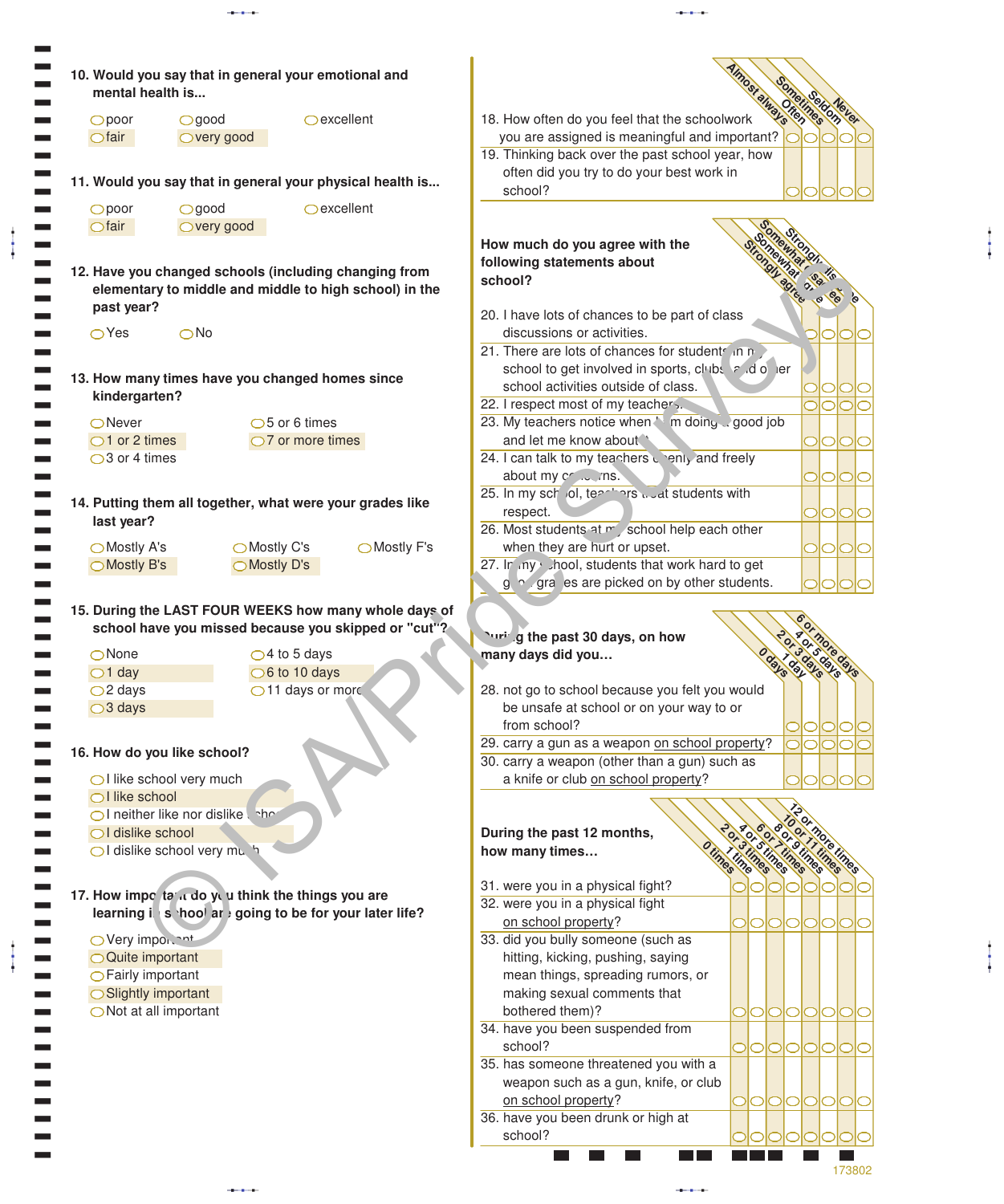|                                                            | All of the time<br>Most of the time                                                                                            |
|------------------------------------------------------------|--------------------------------------------------------------------------------------------------------------------------------|
| given you an illegal drug on school property?              | During the past 30 days,                                                                                                       |
| $\bigcirc$ Yes                                             | A good bit of the time<br>how much of the time                                                                                 |
| $\bigcirc$ No                                              | Some of the time<br>have you                                                                                                   |
|                                                            | A little of the time                                                                                                           |
|                                                            | None of the time                                                                                                               |
| Harassment can include threatening, bullying, name-calling | 49. been a happy person?<br>OIOIOIC                                                                                            |
| or obscenities, offensive notes or graffiti, unwanted      | 50. been a very nervous person?<br>olololo                                                                                     |
| touching, and being pushed around or hit.                  | 51. felt calm and peaceful?                                                                                                    |
|                                                            | 52. felt downhearted and blue?<br>olololo                                                                                      |
| In the last 30 days, how                                   | 53. felt so down in the dumps that nothing                                                                                     |
| many times have you been harassed                          | could cheer you up?                                                                                                            |
| at school, on a school bus, or going to                    |                                                                                                                                |
| nee nee<br>nes<br>and from school                          |                                                                                                                                |
|                                                            | 54. During the past 12 months, did you ever sell so sad or                                                                     |
| 38. because of your race or ethnic origin.<br>10101010     | hopeless almost every day. * two weeks or more in a                                                                            |
| 39. because someone said you were gay,                     | row that you stopped do's some sual activities?                                                                                |
| lesbian, bisexual, or transgender.<br>OIOIOIC              | $\bigcirc$ Yes                                                                                                                 |
| 40. because of who your friends are.<br>lolololc           | $\bigcirc$ No                                                                                                                  |
| 41. because of how you look (weight, clothes,              |                                                                                                                                |
|                                                            |                                                                                                                                |
| acne, or other physical characteristics).<br>0101010       | 55. During the p. t 12 months, did you ever seriously                                                                          |
| 42. because you received unwanted sexual                   | consider a emploing suicide?                                                                                                   |
| comments or attention.<br>10101010                         |                                                                                                                                |
| 43. for other reasons.<br>00000                            | 'es                                                                                                                            |
| 44. through email, social media sites (Facebook,           | $\bigcap$ N-                                                                                                                   |
| Twitter, YouTube, etc.), chat rooms, instant               |                                                                                                                                |
| messaging, web sites, texting, or phone?                   | 56. Leasing the past 12 months, how many times did you                                                                         |
|                                                            | actually attempt suicide?                                                                                                      |
| very av                                                    | $\bigcirc$ 0 times                                                                                                             |
| Once or twice per winek                                    |                                                                                                                                |
| How often have you<br>Once or twice per m nth              | $\bigcirc$ 1 time                                                                                                              |
| Once or twice per vea.                                     | $\bigcirc$ 2 or 3 times                                                                                                        |
| 1 sver                                                     | $\bigcirc$ 4 or 5 times                                                                                                        |
|                                                            | $\bigcirc$ 6 or more times                                                                                                     |
| 45. seen another student bully others ', himing,           |                                                                                                                                |
| kicking, punching, or otherwise ! rting t' am              |                                                                                                                                |
|                                                            | Gambling involves betting anything of value (money, a                                                                          |
| in school or on the school bus<br>olololo                  | watch, soda, etc.) on a game or event with an uncertain                                                                        |
| 46. heard another student bully others by aying            | outcome.                                                                                                                       |
| mean things, teasing, consilling of er students            |                                                                                                                                |
| names in your school of on up and of bus?<br> 0 0 0        | 57. Please mark ALL the different types of betting that you                                                                    |
| 47. heard another student special mean rumors              |                                                                                                                                |
| or leave other students ou of activities to be             | all that apply)                                                                                                                |
| mean in your check or in the school bus?                   | $\bigcirc$ I did not gamble during the last 30 days                                                                            |
|                                                            | O Playing lottery tickets/Powerball/Megabucks                                                                                  |
|                                                            | $\bigcirc$ Playing dice or coin flips                                                                                          |
| school night, how many hours of sleep                      | ◯ Playing cards (poker, etc.)                                                                                                  |
| . <b>J</b> yu√ get?                                        | $\bigcirc$ Betting on a sports team                                                                                            |
| 48. On an averay<br>$14$ or let s<br>$\bigcirc$ 8 hours    | ◯ Betting on games of personal skill (bowling, video                                                                           |
| 5 h / ur<br>$\bigcirc$ 9 hours                             | games, dares, etc.)                                                                                                            |
| $A h$ $\overline{u}$ rs<br>$\bigcirc$ 10 or more hours     | ○ Gambling on the Internet for free or with money                                                                              |
|                                                            |                                                                                                                                |
| $\bigcirc$ 7 hours                                         | ◯ Playing Bingo for money<br>$\bigcirc$ Other                                                                                  |
|                                                            |                                                                                                                                |
|                                                            |                                                                                                                                |
|                                                            | the amount you bet, or about what happens when you                                                                             |
|                                                            | bet money?                                                                                                                     |
|                                                            |                                                                                                                                |
|                                                            | $\bigcirc$ Yes                                                                                                                 |
|                                                            | have done, if any, during the last 30 days: (Please mark<br>58. During the last 12 months, have you ever felt bad about<br>ONo |
|                                                            | ol don't bet for money                                                                                                         |

aaba

j

aaba

aaba

aaba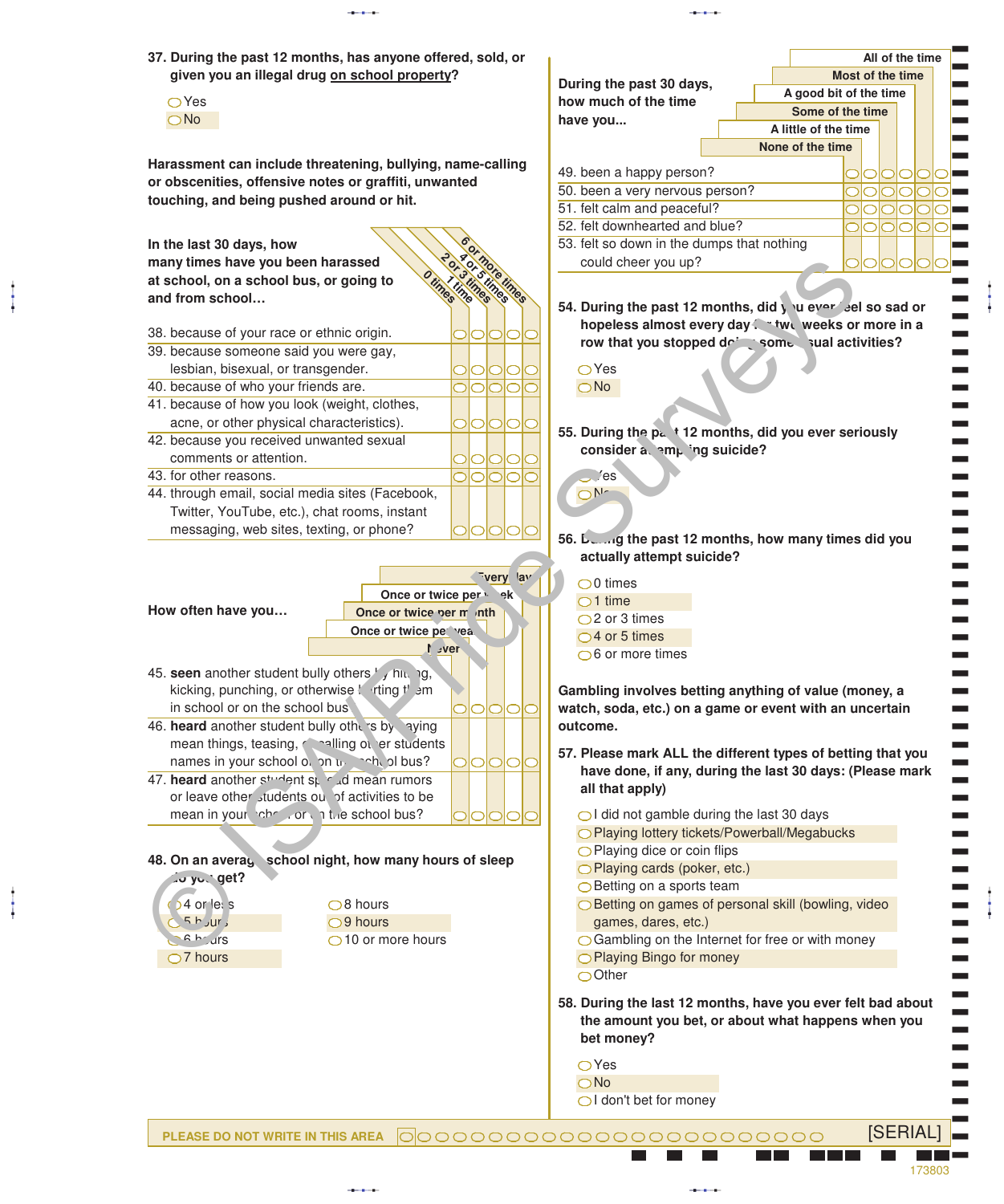| 59. During the last 12 months, have you ever felt that you<br>would like to stop betting money but didn't think you       | 70. During the past 30 days, what type of alcohol did you<br>usually drink? Select only one response.                     |
|---------------------------------------------------------------------------------------------------------------------------|---------------------------------------------------------------------------------------------------------------------------|
| could?<br>$\bigcirc$ Yes                                                                                                  | $\bigcirc$ I did not drink alcohol during the past 30 days<br>◯ I do not have a usual type                                |
| $\bigcirc$ No<br>◯ I don't bet for money                                                                                  | $\bigcap$ Beer<br>◯ Flavored beverages (such as Smirnoff, Bacardi Silver,                                                 |
|                                                                                                                           | Hard Lemonade, Joose and Sparks)                                                                                          |
| 60. Have you ever lied to anyone about                                                                                    | ◯ Wine coolers (such as Bartles & Jaymes or Seagrams)<br>$\bigcirc$ Wine                                                  |
| betting/gambling?                                                                                                         | OLiquor (such as vodka, rum, scotch, bourbon or whiskey)                                                                  |
| 61. Have you ever bet/gambled more than you<br>wanted to?                                                                 | ◯ Some other type                                                                                                         |
| 62. Have your parents ever talked to you about the                                                                        | 71. During the past 30 days, from which of the foll with                                                                  |
| risks of betting/gambling?<br>63. Have your teachers ever talked to you about the                                         | sources did you get the alcohol you drank?                                                                                |
| risks of betting/gambling?                                                                                                | (Please mark all that apply.)                                                                                             |
|                                                                                                                           | $\bigcirc$ I did not drink alcohol during the pa $\overline{30}$ ays<br>$\bigcirc$ At a party                             |
| The next questions ask about drinking alcohol. This includes                                                              | ○Friends under 21                                                                                                         |
| drinking beer, wine/wine coolers, flavored beverages such as<br>Mike's Hard Lemonade and liquor "shots" such as rum, gin, | ◯ Friends 21 or older                                                                                                     |
| vodka, or whiskey. For these questions, drinking alcohol does                                                             | $\bigcirc$ A brother or sister                                                                                            |
| not include drinking a few sips of wine for religious purposes.                                                           | $\bigcirc$ A parent                                                                                                       |
|                                                                                                                           | ○ A store or gas station<br>OLiquor str                                                                                   |
| 64. During your life, on how many days have you had at                                                                    | Bar, nic it club-restant                                                                                                  |
| least one drink of alcohol?                                                                                               | O Took it is come vithout permission                                                                                      |
| $\bigcirc$ days                                                                                                           | $\bigcirc$ By asking a strarger to buy it for me                                                                          |
| $\bigcirc$ 1 or 2 days                                                                                                    | ◯ I got it some other way                                                                                                 |
| $\bigcirc$ 3 to 9 days<br>$\bigcirc$ 10 to 19 days                                                                        |                                                                                                                           |
| $\bigcirc$ 20 to 39 days                                                                                                  | In the latit 12 months, which of the following have you                                                                   |
| $\bigcirc$ 40 to 99 days                                                                                                  | c roerienced? (Please mark all that apply.)                                                                               |
| ◯100 or more days                                                                                                         | $\sim$ did not drink alcohol in the last 12 months                                                                        |
|                                                                                                                           | OMissed school or class because of drinking alcohol                                                                       |
|                                                                                                                           | $\bigcirc$ Gotten sick to my stomach because of drinking alcohol<br>◯ Not been able to remember what happened while I was |
| During the past 30 days, on                                                                                               | drinking alcohol                                                                                                          |
| how many days did you<br>ane                                                                                              | ○ Later regretted something I did while drinking alcohol                                                                  |
| 65. have at least one drink of alcohol?<br>66. have 5 or more drinks of alcohol in a                                      | ◯ Worried that I drank alcohol too much or too often                                                                      |
| row, that is, within a couple of hours?<br>IOIOI<br>IOIO                                                                  |                                                                                                                           |
|                                                                                                                           | During the past 30 days,                                                                                                  |
| During the past 30 days, on ow m<br>days do you think most tude in yo r                                                   | how many times did you                                                                                                    |
| school                                                                                                                    | mes<br>mes                                                                                                                |
| 67. had at least one drink of alce ol?                                                                                    | times<br>TRI<br>73. ride in a vehicle driven by a parent or<br>other adult who had been drinking alcohol?                 |
| (your best estimate)<br>D                                                                                                 | 74. ride in a vehicle driven by a teenager                                                                                |
| 68. had 5 or m or drinks is alcohol in a                                                                                  | who had been drinking alcohol?<br>OIO                                                                                     |
| row, that is with the uple of hours?                                                                                      | 75. drive a car or other vehicle when you had                                                                             |
| (your best es, matr)                                                                                                      | been drinking alcohol?<br>OIOIO                                                                                           |
|                                                                                                                           | During the past 30 days, how many times                                                                                   |
| 69. Think of your four best friends (the friends you feel                                                                 | did most students in your school                                                                                          |
| closest to). In the past 12 months, how many of your best<br>friends have tried beer, wine, or hard liquor (for example,  | 76. ride in a vehicle driven by a parent or other                                                                         |
| vodka, whiskey or gin)?                                                                                                   | adult who had been drinking alcohol?                                                                                      |
| $\bigcirc$ None of my friends                                                                                             | 77. ride in a vehicle driven by a teenager who<br>had been drinking alcohol?                                              |
|                                                                                                                           |                                                                                                                           |

◯ None of my friends  $\bigcirc$ 1 of my friends  $\bigcirc$ 2 of my friends ○3 of my friends  $Q$ 4 of my friends

( ( ( ( (

aaba

 $\ddagger$ 

aaba

 $\ddagger$ 

<u> Maria Barat I</u>

78. drive a car or other vehicle when they had

been drinking alcohol?

173804

00000

이ㅇ  $\bigcirc$  $\bigcirc$  $\subset$ 

00  $\subset$ 

> Г Ŧ  $\blacksquare\blacksquare$

aaba

 $\ddagger$ 

aaba

ļ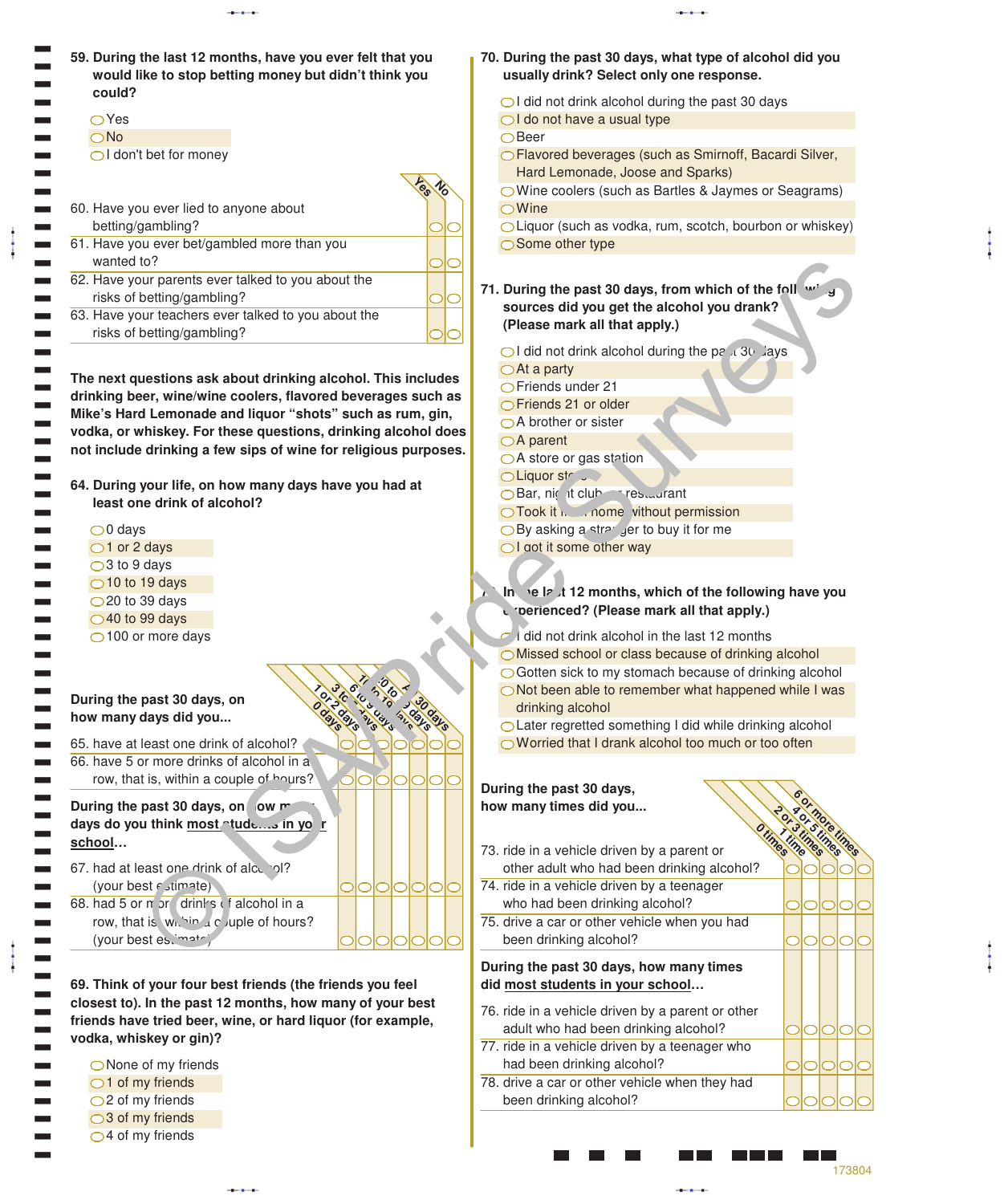aabaad ka sida lagu saaraa lagu saaraa lagu saaraa lagu saaraa lagu saaraa lagu saaraa lagu saaraa lagu saara<br>Aabaad ka sida lagu saaraa lagu saaraa lagu saaraa lagu saaraa lagu saaraa lagu saaraa lagu saaraa lagu saaraa

#### **During the past 30 days, on** how many days did you...

- 79. smoke cigarettes? 80. use other tobacco products such as snuf, dip or chewing tobacco (Redman, Copenhagen, Marlboro Snus etc)? 81. smoke tobacco in a "Hookah," also known as a water pipe? 82. smoke e-cigarettes, vape-pens, or e-Hookahs? **20 to 41/30 cm** 3 to 5 to 5 to **10 to 19 days 1 or 2 days 0 days All 30 days**
- **83. During the past 30 days, from which of the following sources did you get tobacco (cigarettes, chew, cigars)? (Please mark all that apply.)**
	- $\bigcirc$ I did not get tobacco during the past 30 days
	- A store or gas station
	- Friends 18 or older
	- Friends under 18
	- ◯ Took from home without permission
	- ○A family member
	- **O**The Internet

aaba

aaba

- ◯ Some other source
- **84. During the past 30 days, how many times did you use marijuana?**
	- $\bigcirc$ 0 times  $\bigcirc$ 1 or 2 times  $\bigcirc$ 3 to 9 times

- $\bigcirc$ I did not use marijuana during the past 30 days
- $\bigcirc$  A public event such as a concert or sporting event
- $\bigcirc$  A party
- Friends 18 or older
- **OFriends under <sup>18</sup>**
- $\bigcirc$  A family member
- **OA** medical arijuana cardholder or grower
- $\bigcirc$  I gave  $\Box$  meone money to buy it for me
- $\bigcirc$ I grew it

# **If you wanted to get some, how**

- **easy would it be for you to…**<br>Boxy and the form of the company of the company of the company of the company of the company of the company of the company of the company of the company of the company of the company of the c (for example, vodka, whiskey, or gin)?
- 87. get some cigarettes?
- 88. get some marijuana?
- 89. get some synthetic marijuana, example: K2, Spice etc.?
- 90. get a drug like cocaine, LSD, or amphetamines?
- 91. get prescription drugs not prescribed to you?

92. get some e-cigarettes, vape-pens, or e-hookahs?

**Very hard**

**Somewhat Stewart Report Sort of easy** ) ) ) ) ) ) ) ) ) ) ) ) ) ) ) )

aaba

#### **How old were you...**

|                                                              |                                                         | 92. get some e-cigarettes, vape-pens, or e-hookahs? $\bigcirc$ o o |  |                             |  |         |      |                                        |
|--------------------------------------------------------------|---------------------------------------------------------|--------------------------------------------------------------------|--|-----------------------------|--|---------|------|----------------------------------------|
| 83. During the past 30 days, from which of the following     | sources did you get tobacco (cigarettes, chew, cigars)? |                                                                    |  |                             |  |         |      |                                        |
| (Please mark all that apply.)                                |                                                         | <b>Vears Old</b><br><b>How old</b>                                 |  |                             |  |         |      |                                        |
|                                                              |                                                         | were you                                                           |  |                             |  |         |      |                                        |
| $\bigcirc$ I did not get tobacco during the past 30 days     |                                                         |                                                                    |  |                             |  |         |      |                                        |
| ○ A store or gas station                                     |                                                         | 93. when you had more                                              |  | 4 5 6 9 6 9 9 9 9 9 9 9 9 9 |  |         |      |                                        |
| ○ Friends 18 or older                                        |                                                         | than a sip or two of being.                                        |  |                             |  |         |      |                                        |
| ◯ Friends under 18                                           |                                                         | wine, or hard line. If on                                          |  |                             |  |         |      |                                        |
| ◯ Took from home without permission                          |                                                         | example, voc <sup>'l</sup> a, whiske,                              |  |                             |  |         |      |                                        |
| $\bigcirc$ A family member                                   |                                                         | or gin) for he that time?                                          |  | 000000000000                |  |         |      |                                        |
| $\bigcirc$ The Internet                                      |                                                         | 94. when you fire begun                                            |  |                             |  |         |      |                                        |
| ◯ Some other source                                          |                                                         | whing plooh inc beverages                                          |  |                             |  |         |      |                                        |
|                                                              |                                                         | reandly, then is at least                                          |  |                             |  |         |      |                                        |
| 84. During the past 30 days, how many times did you          |                                                         | crice or wice a month?                                             |  |                             |  |         |      | 000000000000                           |
| use marijuana?                                               |                                                         | 95. when ou smoked a whole                                         |  |                             |  |         |      |                                        |
|                                                              |                                                         | cigarette for the first time?                                      |  |                             |  |         |      | 000000000000                           |
| $\bigcirc$ 0 times                                           | $\bigcirc$ 10 to 19 times                               | 96. the first time you used                                        |  |                             |  |         |      |                                        |
| $\bigcirc$ 1 or 2 times                                      | $\bigcirc$ 20 to 39 times                               | tobacco products other than                                        |  |                             |  |         |      |                                        |
| $\bigcirc$ 3 to 9 times                                      | $\bigcirc$ 40 or more times                             | cigarettes such as snuff,                                          |  |                             |  |         |      |                                        |
|                                                              |                                                         | chewing tobacco, and                                               |  |                             |  |         |      |                                        |
|                                                              |                                                         | smoking tobacco from a                                             |  |                             |  |         |      |                                        |
| 85. During the past 30 days, from which of the following     |                                                         | pipe?                                                              |  | 00000000000                 |  |         |      |                                        |
|                                                              | sources did you get marijuana? (Figure ) ark and        | 97. when you tried marijuana                                       |  |                             |  |         |      |                                        |
| that apply.)                                                 |                                                         | for the first time?                                                |  |                             |  |         |      | 00000000000                            |
|                                                              | ol did not use marijuana during their est 30 days       | 98. when you tried synthetic                                       |  |                             |  |         |      |                                        |
|                                                              | O A public event such as a concent of porting event     | marijuana (also called K2,                                         |  |                             |  |         |      |                                        |
| $\bigcirc$ A party                                           |                                                         |                                                                    |  |                             |  |         |      |                                        |
| ◯ Friends 18 or older                                        |                                                         | 99. when you first tried                                           |  |                             |  |         |      |                                        |
| ○ Friends under 18                                           |                                                         | e-cigarettes, vape-pens, or                                        |  |                             |  |         |      |                                        |
| ○ A family me .iber                                          |                                                         | e-hookahs?                                                         |  |                             |  |         |      |                                        |
| A medical arii ara tranolder or grower                       |                                                         |                                                                    |  |                             |  |         |      |                                        |
| $\bigcirc$ I gave $\Box$ meone mon $\prime$ to buy it for me |                                                         |                                                                    |  |                             |  |         |      |                                        |
| $\overline{\bigcirc}$ I grew it                              |                                                         | How much do you think people                                       |  |                             |  |         |      |                                        |
| Ol not it some ther way                                      |                                                         | risk harming themselves                                            |  |                             |  |         |      |                                        |
|                                                              |                                                         | (physically or in other ways)                                      |  |                             |  |         |      |                                        |
|                                                              |                                                         |                                                                    |  |                             |  |         |      |                                        |
|                                                              |                                                         | 100. if they have one or two drinks of an alcoholic                |  |                             |  |         |      |                                        |
|                                                              |                                                         | beverage (beer, wine, liquor) nearly every day?                    |  |                             |  |         |      |                                        |
|                                                              |                                                         | 101. when they have five or more drinks of an                      |  |                             |  |         |      |                                        |
|                                                              |                                                         | alcoholic beverage once or twice a week?                           |  |                             |  |         |      | 0000-                                  |
|                                                              |                                                         | 102. if they smoke one or more packs of cigarettes                 |  |                             |  |         |      |                                        |
|                                                              |                                                         | per day?                                                           |  |                             |  | $\circ$ |      | $  \bigcirc   \bigcirc   \bigcirc   =$ |
|                                                              |                                                         | 103. if they try marijuana once or twice?                          |  |                             |  |         | lolo | $\Box$                                 |
|                                                              |                                                         | 104. if they smoke marijuana once or twice a week?                 |  |                             |  |         |      | $OO$ $O$ $\blacksquare$                |
|                                                              |                                                         | 105. if they use prescription drugs that are not                   |  |                             |  |         |      |                                        |
|                                                              |                                                         | prescribed to them?                                                |  |                             |  |         |      | 00000                                  |
|                                                              |                                                         | 106. if they smoke e-cigarettes, vape-pens, or                     |  |                             |  |         |      |                                        |
|                                                              |                                                         | e-hookahs?                                                         |  |                             |  |         |      |                                        |

173805

) ) ) aaba

[SERIAL]

**PLEASE DO NOT WRITE IN THIS AREA** 0000000000000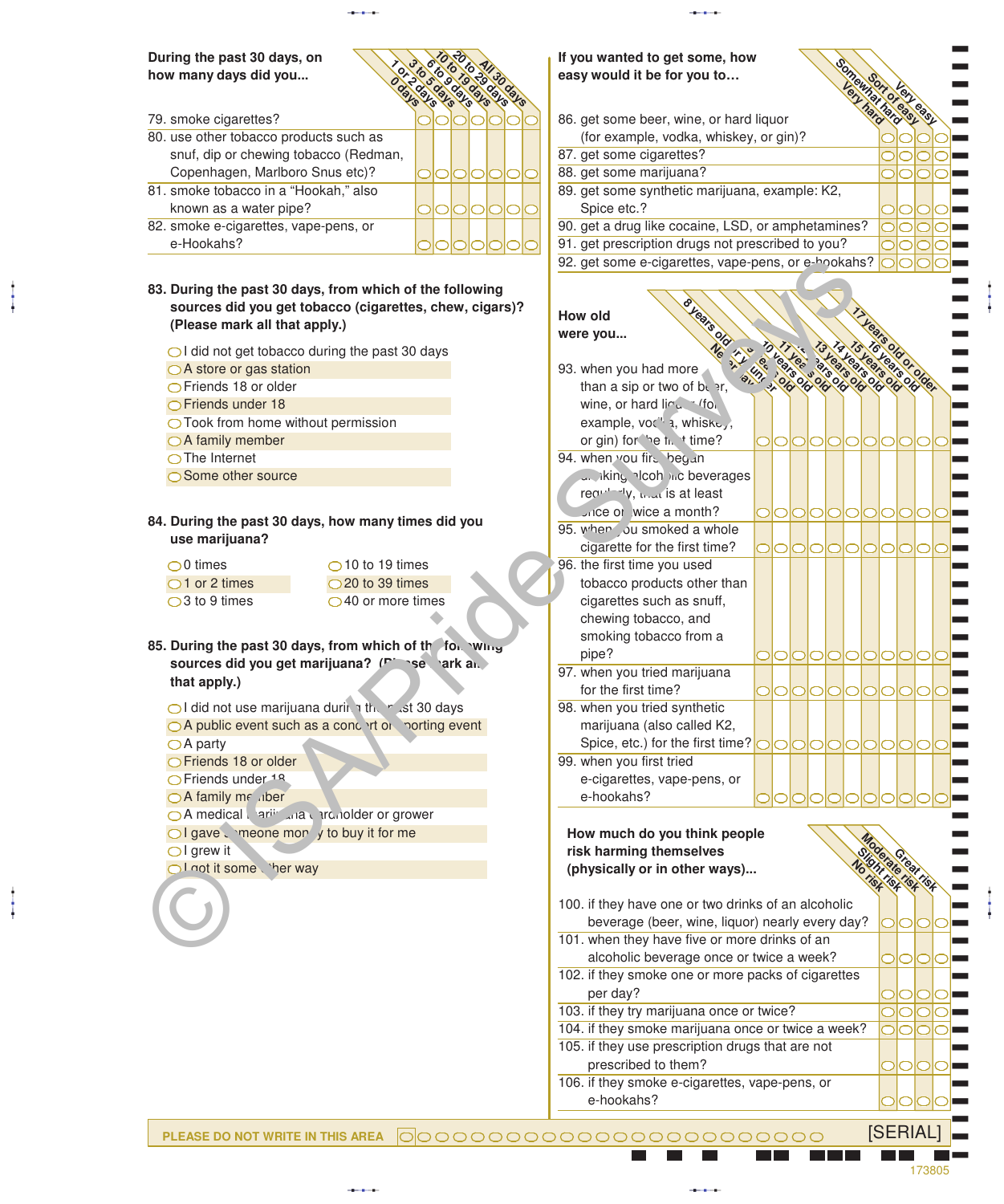|                                                                                                                                                                                                                            |                      |                                                                                                        | Don't know or can't say |
|----------------------------------------------------------------------------------------------------------------------------------------------------------------------------------------------------------------------------|----------------------|--------------------------------------------------------------------------------------------------------|-------------------------|
| During your life,                                                                                                                                                                                                          |                      | During the past 12 months                                                                              | No<br><b>Yes</b>        |
| how many times have you                                                                                                                                                                                                    |                      |                                                                                                        |                         |
|                                                                                                                                                                                                                            | Imes                 | 120. do you recall hearing, reading, or watching an                                                    |                         |
|                                                                                                                                                                                                                            |                      | advertisement about prevention of substance                                                            |                         |
| 107. used marijuana?                                                                                                                                                                                                       | 0101010              | abuse?                                                                                                 |                         |
| 108. sniffed glue, breathed the contents of                                                                                                                                                                                |                      | 121. have you had a special class about drugs or                                                       |                         |
| aerosol spray cans, or inhaled any paints                                                                                                                                                                                  |                      | alcohol in school?                                                                                     | ◯                       |
| or sprays to get high?                                                                                                                                                                                                     | <b>PIOIOIO</b>       | 122. have you talked with at least one of your parents                                                 |                         |
| 109. taken steroid pills or shots without a                                                                                                                                                                                |                      | about the dangers of tobacco, alcohol, or drug use?                                                    |                         |
| doctor's prescription?                                                                                                                                                                                                     | <b>POOOO</b>         | By parents we mean your biological parents,                                                            |                         |
| 110. taken a prescription drug not prescribed                                                                                                                                                                              |                      | adoptive parents, stepparents, or adult guardians,                                                     |                         |
| to you?                                                                                                                                                                                                                    | 00000                | whether or not they live with you.                                                                     |                         |
| 111. used any form of cocaine, including                                                                                                                                                                                   |                      |                                                                                                        |                         |
| powder, crack, or freebase?                                                                                                                                                                                                | 101010               | 123. Would you be more or less likely to wa. 'to vork for an                                           |                         |
| 112. used ecstasy (also called MDMA)?                                                                                                                                                                                      | 0000                 | employer that tests its employees fracting of licohol                                                  |                         |
| 113. used heroin (also called smack, junk, or                                                                                                                                                                              |                      | use on a random basis?                                                                                 |                         |
| China White)?                                                                                                                                                                                                              | 00000                |                                                                                                        |                         |
| 114. used methamphetamines (also called                                                                                                                                                                                    |                      | ◯ More likely                                                                                          |                         |
| speed, crystal, crank or ice)?                                                                                                                                                                                             |                      | ○ Less likely                                                                                          |                         |
|                                                                                                                                                                                                                            |                      | ◯ Would make no different >                                                                            |                         |
| 115. During your life, how many times have you used a                                                                                                                                                                      |                      | O Don't know or can't s v                                                                              |                         |
| needle to inject any illegal drug into your body?                                                                                                                                                                          |                      |                                                                                                        |                         |
|                                                                                                                                                                                                                            |                      |                                                                                                        | Don't know/Can't say    |
| $\bigcirc$ 0 times<br>$\bigcirc$ 1 time                                                                                                                                                                                    |                      | How do you self July<br><b>Strongly Disapprove</b>                                                     |                         |
| $\bigcirc$ 2 or more times                                                                                                                                                                                                 |                      | <b>Somewhat Disapprove</b><br>someone your age                                                         |                         |
|                                                                                                                                                                                                                            |                      | <b>Neither Approve nor Disapprove</b>                                                                  |                         |
|                                                                                                                                                                                                                            |                      |                                                                                                        |                         |
| During the past 30 days, on                                                                                                                                                                                                |                      | 124. avin one or two drinks of                                                                         |                         |
|                                                                                                                                                                                                                            |                      |                                                                                                        |                         |
|                                                                                                                                                                                                                            |                      | n alcol blic beverage nearly every day?                                                                | $\bigcirc$              |
|                                                                                                                                                                                                                            |                      | sh. Ship one or more packs of cigarettes a day?                                                        | $\circlearrowright$     |
|                                                                                                                                                                                                                            | days<br><b>BLBLS</b> | 126. ing marijuana or hashish once or twice?                                                           | ⌒                       |
| aerosol spray cans, or inhale any                                                                                                                                                                                          |                      | 27 sing prescription drugs not prescribed to them?                                                     | ◯                       |
| paints or sprays to get high?                                                                                                                                                                                              | 0000410              | 128. using synthetic marijuana, example: K2, Spice?                                                    | ⌒                       |
|                                                                                                                                                                                                                            |                      | 129. smoking e-cigarettes, vape-pens, or e-hookahs?                                                    |                         |
| Spice etc?                                                                                                                                                                                                                 | <b>IOO</b>           |                                                                                                        |                         |
|                                                                                                                                                                                                                            |                      |                                                                                                        | Very wrong              |
| OxyContin, Percocet, Vicodin,                                                                                                                                                                                              |                      | How wrong do your friends                                                                              | Wrong                   |
| codeine, Adderall, Ritalin, or Xana                                                                                                                                                                                        |                      | feel it would be for you to<br>A little bit wrong                                                      |                         |
| without a doctor's orders?                                                                                                                                                                                                 |                      | Not wrong at all                                                                                       |                         |
|                                                                                                                                                                                                                            |                      |                                                                                                        |                         |
|                                                                                                                                                                                                                            |                      | 130. have one or two drinks of                                                                         |                         |
| the past 30 days? (Pleas mark a that apply.)                                                                                                                                                                               |                      | an alcoholic beverage nearly every day?                                                                | OIC                     |
|                                                                                                                                                                                                                            |                      | 131. smoke tobacco?                                                                                    | $\circ$                 |
| OI did not use illicit drugs luring the past 30 days                                                                                                                                                                       |                      | 132. use marijuana?                                                                                    | $\circ$                 |
| $O$ Marijuana                                                                                                                                                                                                              |                      | 133. use prescription drugs not prescribed to you?                                                     | O                       |
| O Any form of cocain including powder, crack or freebase                                                                                                                                                                   |                      | 134. use synthetic marijuana, example: K2, Spice?                                                      |                         |
| ◯ Ecstasy al <sub>io cal'ed</sub> MDMA)                                                                                                                                                                                    |                      | 135. smoke e-cigarettes, vape-pens, or e-hookahs?                                                      |                         |
| O Heroin o of an oligic les or narcotics                                                                                                                                                                                   |                      |                                                                                                        |                         |
| OLSD or other hall acinogens or psychedelics                                                                                                                                                                               |                      |                                                                                                        | Very wrong              |
| OMethamphetamines (also called speed, crystal,                                                                                                                                                                             |                      | How wrong do you think your                                                                            | Wrong                   |
| crank or ice)                                                                                                                                                                                                              |                      | A little bit wrong                                                                                     |                         |
| ◯ Steroid pills or shots without a doctor's prescription                                                                                                                                                                   |                      | parents feel it would be for                                                                           |                         |
|                                                                                                                                                                                                                            |                      | you to<br>Not wrong at all                                                                             |                         |
|                                                                                                                                                                                                                            |                      | 136. have one or two drinks of an alcoholic beverage                                                   |                         |
|                                                                                                                                                                                                                            |                      | nearly everyday?                                                                                       | OIC                     |
|                                                                                                                                                                                                                            |                      | 137. smoke cigarettes?                                                                                 | $\circ$                 |
| how many days did you<br>116. sniff glue, breathe the contents of<br>117. use synthetic marijuana, example: K2,<br>118. use a prescription drug (such as<br>119. Which of the following licit design is a divou use during |                      | 138. smoke marijuana?                                                                                  | 0                       |
|                                                                                                                                                                                                                            |                      | 139. use prescription drugs not prescribed to you?                                                     | O                       |
|                                                                                                                                                                                                                            |                      | 140. use synthetic marijuana, example: K2, Spice?<br>141. smoke e-cigarettes, vape-pens, or e-hookahs? | ◯                       |

aaba aabaa aabaa aabaa aabaa aabaa aabaa aabaa aabaa aabaa aabaa aabaa aabaa aabaa aabaa aabaa aabaa aabaa aab<br>aabaa aabaa aabaa aabaa aabaa aabaa aabaa aabaa aabaa aabaa aabaa aabaa aabaa aabaa aabaa aabaa aabaa aabaa aa

 $\sim$ 

aaba

 $\frac{1}{4}$ 

aaba

 $\frac{1}{4}$ 

173806

aaba

 $\frac{1}{4}$ 

aaba

 $\ddagger$